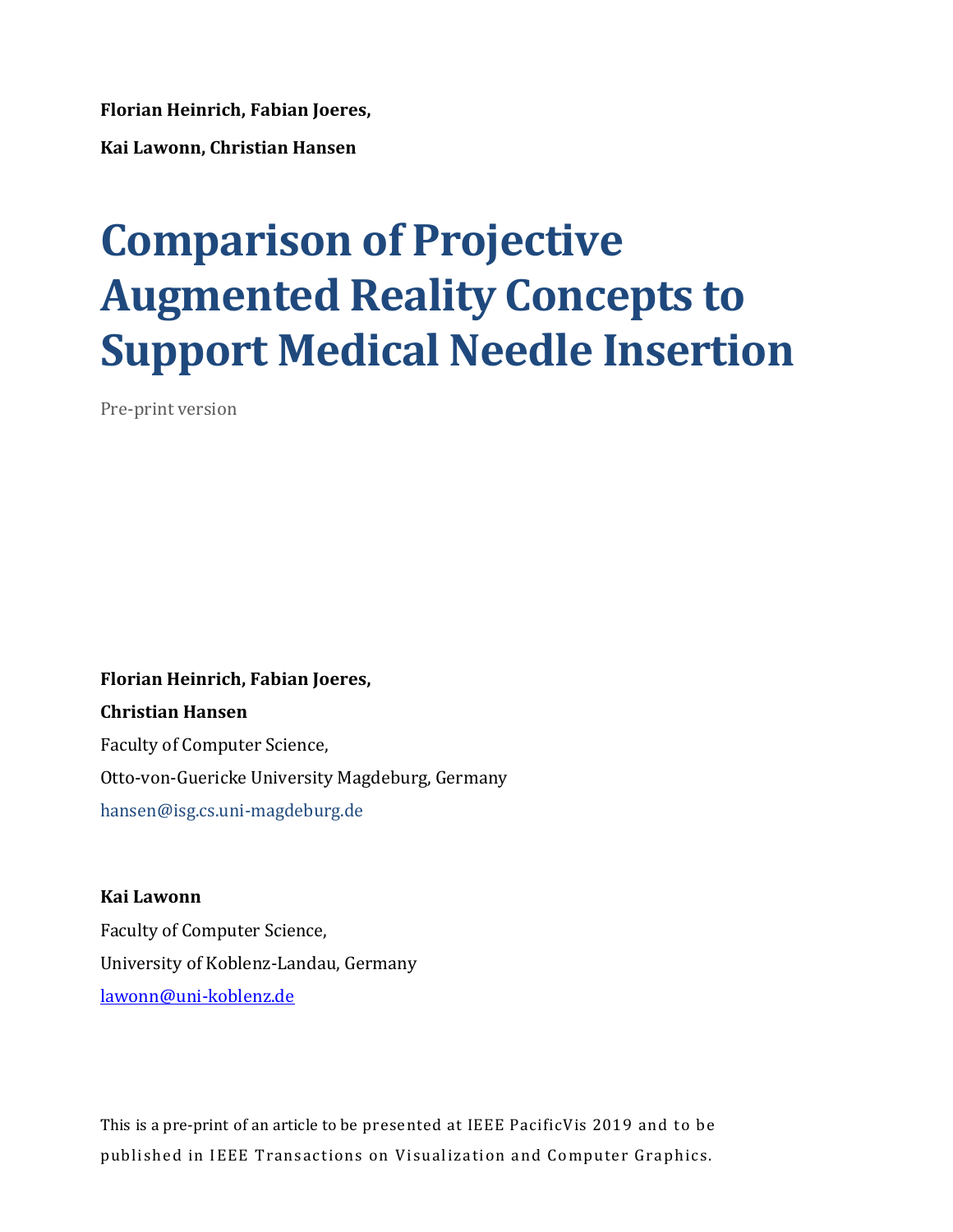# Comparison of Projective Augmented Reality Concepts to Support Medical Needle Insertion

Florian Heinrich, Fabian Joeres, Kai Lawonn, Christian Hansen

**Abstract**—Augmented reality (AR) is a promising tool to improve instrument navigation in needle-based interventions. Limited research has been conducted regarding suitable navigation visualizations. In this work, three navigation concepts based on existing approaches were compared in a user study using a projective AR setup. Each concept was implemented with three different scales for accuracy-to-color mapping and two methods of navigation indicator scaling. Participants were asked to perform simulated needle insertion tasks with each of the resulting 18 prototypes. Insertion angle and insertion depth accuracies were measured and analyzed, as well as task completion time and participants' subjectively perceived task difficulty. Results show a clear ranking of visualization concepts across variables. Less consistent results were obtained for the color and indicator scaling factors. Results suggest that logarithmic indicator scaling achieved better accuracy, but participants perceived it to be more difficult than linear scaling. With specific results for angle and depth accuracy, our study contributes to the future composition of improved navigation support and systems for precise needle insertion or similar applications.

**Index Terms**—Visualization, augmented reality, evaluation, medical navigation systems, instrument guidance, needle placement.

✦

# **1 INTRODUCTION**

THE proven benefits of minimally invasive surgery in<br>terms of lower risk of infections and damage to healthy<br>tissue led to a significant trond away from one surgery HE proven benefits of minimally invasive surgery in tissue led to a significant trend away from open surgery and towards minimally invasive interventions in recent years [\[1\]](#page-10-0). Treatments like tumor ablations and biopsies usually require a precisely targeted insertion of needleshaped instruments. During such procedures, the patient is not opened, which means that visual and haptic feedback of anatomical and pathological structures as well as surgical instruments are missing. During interventions, radiological imaging (i.e. ultrasound, computed tomography (CT) or magnetic resonance imaging (MRI)) is essential to compensate for this problem and to successfully locate target regions [\[2\]](#page-10-1), [\[3\]](#page-10-2).

To further improve the quality of interventions, surgical navigation systems have been developed. Using these systems can decrease the general procedure time, the number of required imaging scans and improve the targeting accuracy [\[4\]](#page-10-3), [\[5\]](#page-10-4). Thereby, inserted instruments are usually tracked and their position is visualized together with anatomical images and additional navigation information, like the distance to the target [\[6\]](#page-10-5).

However, such information and images are usually presented on an external monitor, spatially disjunct from the operation site. This separation of useful information and the patient increases mental load and time pressure [\[7\]](#page-10-6). Consulting the navigation display also interrupts the interventionalist's attention to the patient and leads to complicated hand-eye coordination [\[8\]](#page-11-0). Visualizing instrument guidance information directly on the patient in the form of augmented reality (AR) can help with these issues [\[9\]](#page-11-1). Previous advances in this field yielded feasible results and made use of different display modalities, like video see-through monitors [\[10\]](#page-11-2) and optical see-through head-mounted displays (HMDs) [\[11\]](#page-11-3). Gavaghan et al. proposed a projective AR approach in this field and concluded that their method may overcome deficiencies of previous advances [\[9\]](#page-11-1).

While much research has been conducted in the domain of developing AR instrument navigation systems as a whole, fewer publications focus on questions regarding the design of navigation visualizations. In this work, we compared three visualization concepts derived from an analysis of existing approaches. To determine the most applicable method in terms of targeting accuracy, we conducted a user study and thereby considered different parameters in accuracy-to-color mapping and navigation indicator scaling. To focus on visualization effectiveness, we reduced the effects of system calibration accuracy by measuring the accuracy with which users followed the visualizations' guidance, rather than measuring absolute accuracy in real needle position. We displayed the navigation visualizations in a projective AR setup, as it is a promising display modality approach. A supplemented video gives a summary of evaluated visualizations and the user study.

# **2 RELATED WORK**

Most related work focuses on the development of instrument guidance systems and/or the evaluation of resulting systems. A significant share of visualization concepts are described in navigation system feasibility studies with the primary objective of measuring absolute insertion accuracy. These studies are often published in medical journals which focus less on technical aspects. An overview of these systems' navigation methods is given in the following.

<sup>•</sup> *F. Heinrich, F. Joeres and C. Hansen are with University of Magdeburg, Germany, and Research Campus STIMULATE. E-mail: hansen@isg.cs.uni-magdeburg.de*

<sup>•</sup> *K. Lawonn is with University of Koblenz-Landau, Germany. E-mail: lawonn@uni-koblenz.de*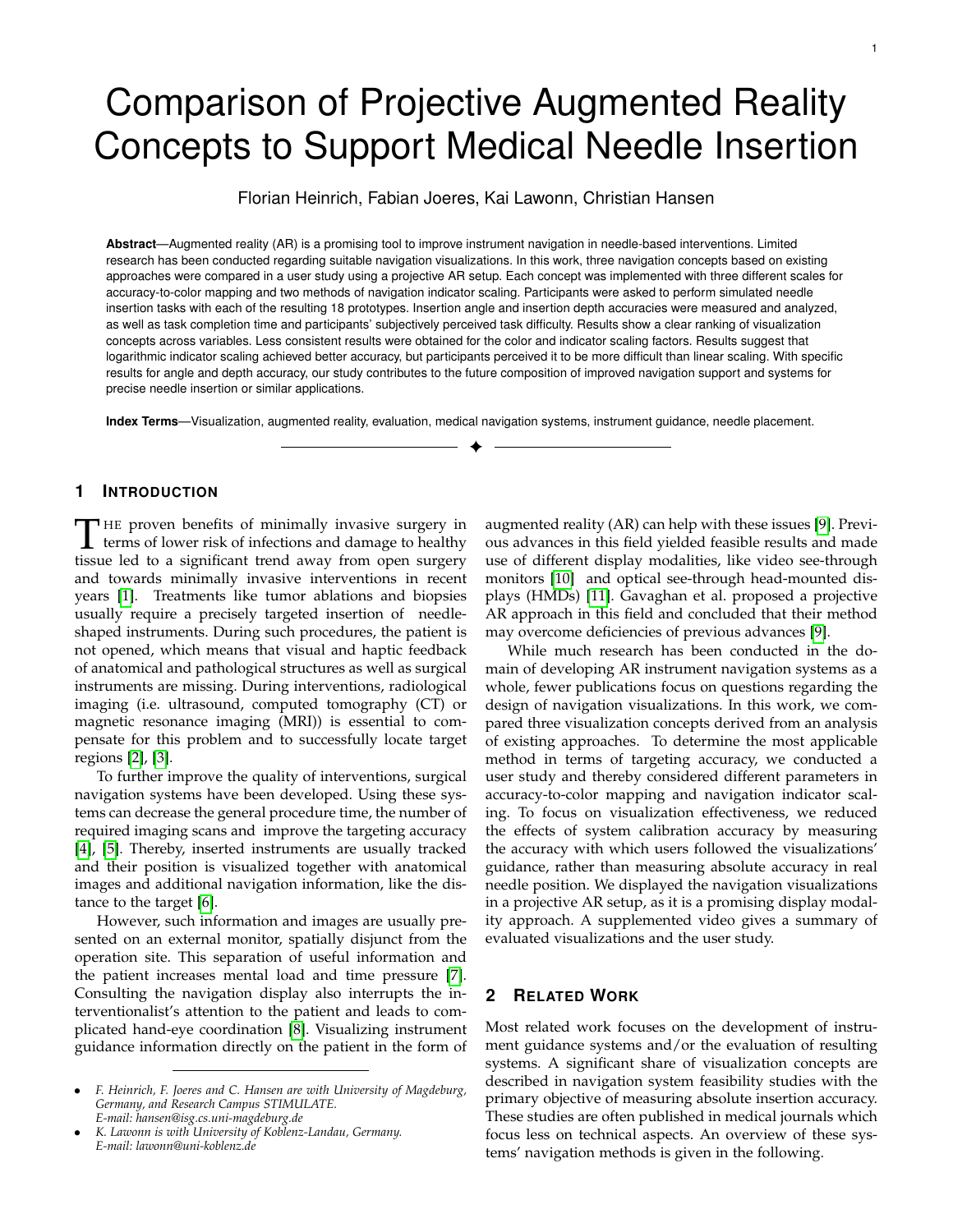# **2.1 See-through Vision Concepts**

Several groups propose supporting needle placement by providing some sort of see-through vision into the patient's body. These concepts visualize the target structure as well as an extrapolation of the instrument trajectory inside of the patient. Das et al. used a stereoscopic video see-though HMD to provide spatially correctly positioned radiological images together with the view on a virtual needle and its trajectory's extrapolation. They evaluated their method by performing simulated biopsy insertion tasks and measuring placement errors in CT images [\[12\]](#page-11-4). Fritz et al. followed a similar approach using an optical see-through display positioned in front of an MRI bore. The display offered a spatially correct view on a radiological image slice augmented with a pre-planned insertion path. To evaluate their method the authors had participants perform puncture tasks on a lumbar spine phantom. They used CT images to determine various dimensions of absolute accuracy errors [\[13\]](#page-11-5).

Kanithi et al. described an optical see-through HMD approach to fuse the user's vision with an extrapolation of a needle and ultrasound images positioned directly at the ultrasound probe. The authors focused on the evaluation of system calibration accuracy and did not assess user performance data yet [\[14\]](#page-11-6). Bork et al. developed methods to improve spatial perception for medical AR applications by visualizing distance information between a surgical instrument and regions of interest in a superimposed video stream. To evaluate their methods they simulated needle biopsies of virtual lesions with and without their techniques and measured the distance between the tracked needle and the target positions [\[15\]](#page-11-7).

#### **2.2 Access Path Visualization Concepts**

Several other groups propose methods similar to seethrough vision visualizations. These concepts may visualize anatomical structures as well, but focus more on the visualization of the planned access path. For such methods, the needle needs to be aligned with the emphasized path. Seitel et al. followed this approach in a monitor-based setup. Desired needle positions are displayed in a camera view on the patient and the needle has to be held so as to be completely occluded by its virtual representation. The authors evaluated both user error (i.e. distance between tracked needle tip and target) and absolute targeting error of needle insertion tasks (i.e. distance between needle tip and target in CT images) [\[10\]](#page-11-2). Kuzhagaliyev et al. used an optical see-through HMD to display the access path as a colored line and displayed the actual needle path together with a triangle indicating the deviation between these trajectories. However, the approach was not yet evaluated regarding insertion accuracy [\[16\]](#page-11-8).

In a monitor-based approach, Khlebnikov et al. visualized possible access paths as crepuscular rays pointed towards the target region and colored according to risk assessment calculations. The visualization was not evaluated for insertion tasks since it was developed for accessibility planning only [\[17\]](#page-11-9). Alpers et al. presented a monitor-based navigation system for tumor ablations. They guide needle insertion by visualizing the current needle pathway and anatomical risk structures along its trajectory on radiological

images. The method was evaluated in a virtual insertion experiment where a needle was controlled via mouse input [\[18\]](#page-11-10).

# **2.3 Explicit Navigation Aids Concepts**

Some navigation systems provide the user with explicit navigation aids on how to position, orient and insert the instrument. Oliveira-Santos et al. developed a system which uses a crosshairs-shaped visualization to guide the insertion process. Needle tip and handle projections need to be aligned at the crosshairs' center for positioning and orientation adjustments. A progress bar represents the total insertion depth. The authors evaluated their system with a needle insertion experiment simulating lesions in swine cadavers. Absolute targeting accuracy was measured and decomposed into a user specific error, a tissue deformation error and an error resulting from patient movement [\[6\]](#page-10-5). A similar approach was followed by Gavaghan et al. in case of a projective AR scenario where they visualized the crosshairs at the puncture position. They evaluated their approach in a qualitative feasibility study [\[9\]](#page-11-1).

Wacker et al. combined a see-through vision method with a depth control visualization through direct navigation cues. Two concentric circles of different diameters are positioned at the center of a target and merge as the needle gets inserted. Cadaver and phantom studies were conducted to evaluate system accuracy. Inserted needle accuracy was verified on MR images [\[19\]](#page-11-11). Krempien et al. proposed similar navigation cues for depth control using projective AR. Additionally they projected an arrow beginning at the insertion position and pointing towards the correct insertion angle. The approach was evaluated in a clinical study. CT scans were used to measure insertion accuracy [\[20\]](#page-11-12).

Kreiser et al. focused on supporting the placement of multiple needles. For each needle, a navigation visualization was arranged around a circular grid. Each visualization consists of a set of circle and arrow glyphs that need to be aligned over a needle-shaped frame. The method was evaluated in a quantitative user study and compared to a standard method using angle, depth and distance error metrics [\[21\]](#page-11-13).

#### **2.4 Comparative AR Instrument Navigation Studies**

A few publications explicitly focus on the design of possible navigation visualizations and the comparison of different approaches. These studies' scope and objectives are similar to this article's. Thus, the studies are briefly outlined below. Seitel et al. compared four different computer-assisted targeting visualizations. They measured tip positioning and insertion depth accuracies between a tracked instrument and planned insertion and target points. Their concepts were designed for use on an external monitor, and visualized three-dimensional (3D) scenes [\[22\]](#page-11-14). These virtual scenes would need to be registered to the operation site to be used with AR visualizations, which may not be applicable for all of their proposed methods. Furthermore, concepts might perform differently when used and evaluated in an AR setup.

Chan and Heng researched different methods to visualize access paths for optimal needle placements. In a user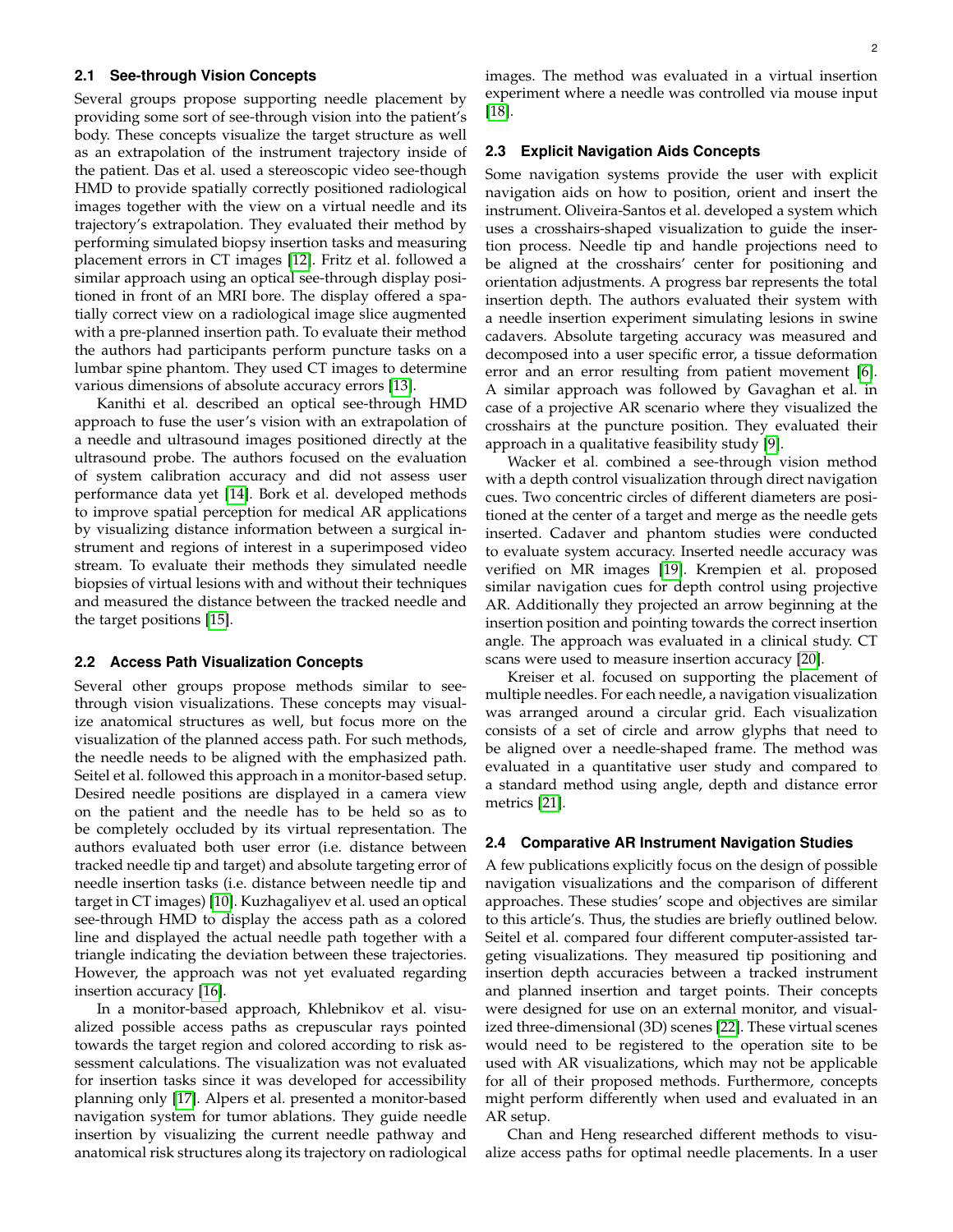study, they found their approach of displaying the access path as a volumetric beam together with an array of rings to be superior in terms of displacement and tilting errors of virtual needles compared to other techniques [\[23\]](#page-11-15). However, those access path visualizations were designed for the use on an external monitor, as well. The adaptivity of such visualizations to projective AR would have to be further investigated first.

Mewes et al. described the design of two projective AR visualization concepts for needle guidance inside an MRI. The first approach uses see-through vision and projects the target position along with the needle trajectory onto a body. As a second concept, they proposed direct navigation cues. An arrow visualization supports the needle orientation task and a progress bar represents the insertion depth. In a comparative study, Mewes et al. measured absolute target distance and positioning errors verified by MRI images [\[24\]](#page-11-16). However, target distance errors are composed of three separate dimensions - positioning, orientation and depth accuracy. The authors only measured the positioning accuracy, so no conclusions are possible regarding their concepts' suitability for the other two dimensions.

# **3 TECHNICAL METHODS**

Several instrument navigation concepts were presented in the previous section. Not all of these concepts are suitable for our purposes, because we intend to make use of projective AR. Access path visualizations have not been used for projective AR before, and see-through vision concepts often rely on radiological image support, which may not be feasible due to projection specific drawbacks (e.g. distortion, reduced resolution and contrast). Additionally, concepts based on the visualization of 3D scenes heavily rely on correct depth perception, which is a major issue for projective AR [\[25\]](#page-11-17). Therefore, we decided to examine two-dimensional explicit navigation aids and focus on approaches which have already been successfully implemented for projective AR [\[9\]](#page-11-1), [\[20\]](#page-11-12), [\[24\]](#page-11-16). This section presents three investigated navigation concepts and two different means to parameterize the visualizations. [Fig. 1,](#page-3-0) [Fig. 2,](#page-3-1) and [Fig. 3](#page-4-0) show the functionality of the three concepts during four different insertion steps each. The images presented represent identical insertion situations

#### <span id="page-3-2"></span>**3.1 Circle Concept**

In the first concept we adopted the idea of encoding navigation information through circular glyphs. Wacker et al. [\[19\]](#page-11-11) and Krempien et al. [\[20\]](#page-11-12) visualized two concentric circles where the difference between their diameters represented the current insertion depth. In a similar fashion, our method displays concentric circles to encode navigation information. [Fig. 1](#page-3-0) shows an overview of this concept's functionality.

In the beginning of an insertion process, two concentric circular arcs are positioned at a predefined maximum radius from their center point, which coincides with the planned puncture position. The further an instrument is inserted, the smaller the diameter of the inner arc becomes. The space between the arcs is filled with color. That color's hue encodes depth accuracy information. At maximum insertion depth, the inner arc completely vanishes. Inserting the

<span id="page-3-0"></span>

Fig. 1. Circle Concept. Concentric circular arcs encode insertion depth and angular accuracies. Arcs are opened towards planned insertion trajectory. Opening angles represent angular deviations and arc diameters encode insertion depth information. From left to right, the insertion angle is steadily improved and the needle is inserted further. (d) shows a needle that was inserted too far. Colors are mapped to accuracy levels.

needle further results in the visualization of a new circular arc of increasing diameter. The displayed circular arcs are opened towards the direction the needle has to be tilted to match the correct insertion orientation. The higher the magnitude of the angular deviation, the larger the angle of the opening in the circular arcs. A correctly oriented needle results in full 360◦ arcs. For further assistance, an additional concentric circular arc is displayed at the outermost radius. The arc's color encodes angular accuracy information.

# **3.2 Crosshairs Concept**

Several publications describe crosshairs-shaped navigation methods [\[6\]](#page-10-5), [\[9\]](#page-11-1). We adapted the idea for the implementation of our second navigation concept. A crosshairs-shaped glyph is projected onto the body with the center of the crosshairs placed at the planned puncture position. [Fig. 2](#page-3-1) shows an overview of the visualization.

The concept visualizes insertion depth information as a colored circle of varying diameter. The circle increases in size as the needle is inserted. The border of the circle reaches the outer ring of the crosshairs visualization when the needle is inserted to the maximum insertion depth. The circle diameter increases even further when the needle gets inserted too far. The hue of the circle encodes depth accuracy information. To support users to find the correct insertion angle, the position of the needle handle is projected onto the crosshairs visualization as if it was positioned on a plane perpendicular to the planned insertion trajectory. The handle position is marked by a smaller crosshairs glyph. The distance between this marker and the center of the larger crosshairs represents the magnitude of the angular deviation. Tilting the needle results in movement of the marker. Additionally, the marker is filled with color to encode angular accuracy information.

<span id="page-3-1"></span>

Fig. 2. Crosshairs Concept. The needle handle is projected onto a crosshairs grid (blue). For correct needle orientation, the marker has to align with the crosshairs' center. The grid is steadily filled to encode insertion depth information. From left to right the insertion angle is steadily improved and the needle is inserted further. (d) shows a needle that was inserted too far. Colors are mapped to accuracy levels.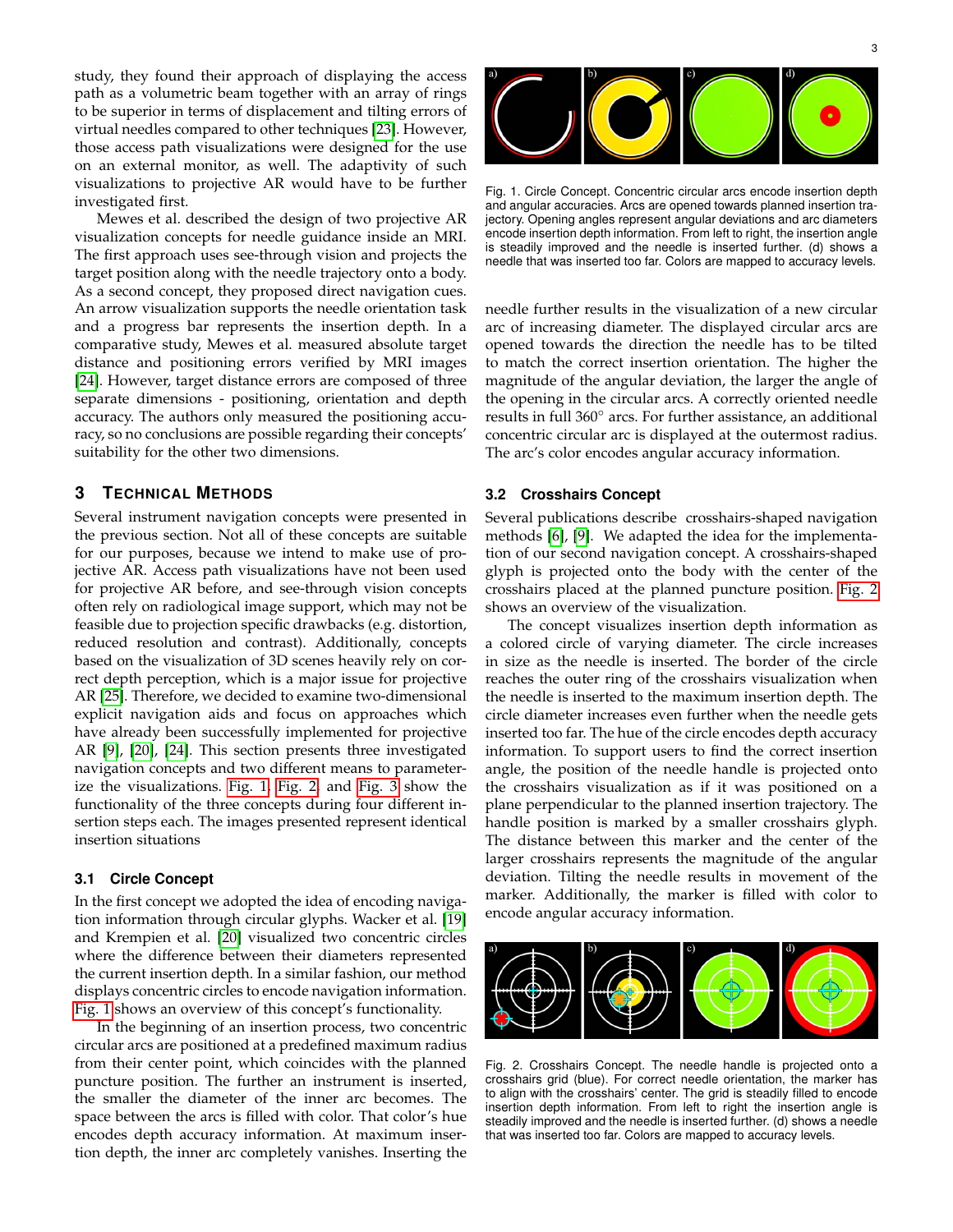# <span id="page-4-2"></span>**3.3 Arrow Concept**

As a third concept, we adopted the method of Mewes et al. [\[24\]](#page-11-16), who used projective AR to display direct navigation cues on the patient. This concept visualizes an arrow indicating angular deviations. The arrow starts at the planned needle insertion site, thus indicating where to place the needle. [Fig. 3](#page-4-0) shows the navigation concept during different insertion states.

The concept visualizes depth information in form of a progress bar positioned to the left of the arrow indicator. The bar's filling level increases as the needle is inserted. An over-filled progress bar indicates that the maximum insertion depth has been exceeded. The color of the filling is used to encode depth accuracy information. The arrow glyph describes insertion angle information. The arrow is pointed towards the planned insertion trajectory and varies in length according to the angle deviation magnitude. A smaller arrow indicates smaller angular deviations. When the needle is oriented correctly, the arrow is replaced by a small circle. The hue of the arrow's color encodes angular accuracy information.



<span id="page-4-0"></span>Fig. 3. Arrow Concept. An arrow glyph indicates angular deviations and a progress bar represents insertion depth information. The arrow is pointed towards the planned insertion trajectory. Its length represents angular deviations. From left to right the insertion angle is steadily improved and the needle gets further inserted. (d) shows a needle that was inserted too far. Colors are mapped to accuracy levels.

# <span id="page-4-3"></span>**3.4 Accuracy-to-Color Mapping**

All described concepts use color to encode angular and depth accuracies. [Fig. 4](#page-4-1) shows the implemented color scales. A traffic light metaphor was used for easier interpretation of hues. In case of study participants with color vision impairments, a different scale using blue hues was implemented, as well. We differentiated between discrete and continuous color mapping.

For discrete color mapping, four colors were assigned to different threshold levels , as indicated by [Fig. 4.](#page-4-1) Values were based on clinical feedback regarding targeting accuracy needs for the ablation of tumors with a size of 15mm [\[26\]](#page-11-18). The same colors were applied to angular deviations. The thresholds were chosen to aid needle alignment as closely as possible up to reasonable accuracy for free-hand insertion tasks.

Continuous accuracy-to-color mapping uses the same threshold levels. The only exceptions are posed by the smallest thresholds which are set to 0mm and  $0^{\circ}$  respectively. While the discrete method only displays the colors assigned to the respective accuracy levels, the continuous mapping interpolates linearly between colors. Therefore, accuracies between thresholds are mapped to distinct colors, as well.



<span id="page-4-1"></span>Fig. 4. Accuracy-to-color mapping scales. Color range represents poor (left) to good (right). Both continuous and discrete mapping scales were considered. The top scale uses a traffic light metaphor and the bottom scale is used in case of vision impairments. Color anchors were set to absolute accuracy values at marked positions, resulting in non-linear color distributions.

## <span id="page-4-4"></span>**3.5 Indicator Scaling**

The implemented concepts use individual indicators to encode angular and depth deviations as described above (e.g. the Arrow concept indicates angular deviations by the length of the arrow and depth deviations by the filling level of the progress bar). We implemented two methods to scale the movement of these indicators. A linear indicator scaling uses linear interpolation to calculate indicator movements. In case of the Arrow concept, changes of needle orientation directly translate to changes of the arrow's length. In contrast, we also implemented a different indicator scaling using the logarithmic function below:

<span id="page-4-5"></span>
$$
f(x, b, t) = \log_{b+1}(1 + (x \cdot \sqrt[b]{b})^t), \tag{1}
$$

where  $x$  is the respective linear scaling factor between  $0.0$ and 1.0, b is the logarithmic base and t is a floating-point number amplifying or damping the logarithmic effect. The base variable b can also be varied to the manipulate the logarithmic effect. The resulting function value is then multiplied by each indicator's maximum size to calculate the scaling effect. The formula causes greater indicator movement changes at high accuracy levels and smaller movement changes at worse accuracy levels. In case of the Arrow concept needle orientation changes closer to a deviation of  $0^{\circ}$  cause a greater reduction of the arrow's length, than changes at a deviation of 20◦ . For our implementation, we used parameters  $b=100$  and  $t=1.5$ . The values were selected based on preliminary study results and seem to yield the desired scaling effect.

#### **3.6 Technical Realization**

All described concepts have been implemented using the game engine *Unity* (Unity Technologies, USA) for its wideranging amount of available computer graphics functionalities. Navigation cues were implemented as procedurally generated meshes at runtime. To display the navigation concepts directly on a body, we followed a projective AR approach. In our lab setup, we mounted a Barco F22 WUXGA Digital Light Processing projector (Barco GmbH, Karlsruhe, Germany) to the top left side from the user, using an aluminum frame. The projection system can be seen in [Fig. 5](#page-5-0) and was calibrated using the photogrammetric measurement system *ProjectionTools* (domeprojections.com GmbH, Berlin, Germany). Resulting parameters were a scan of the projection surface, projector position, orientation and frustum as well as lens distortion coefficients.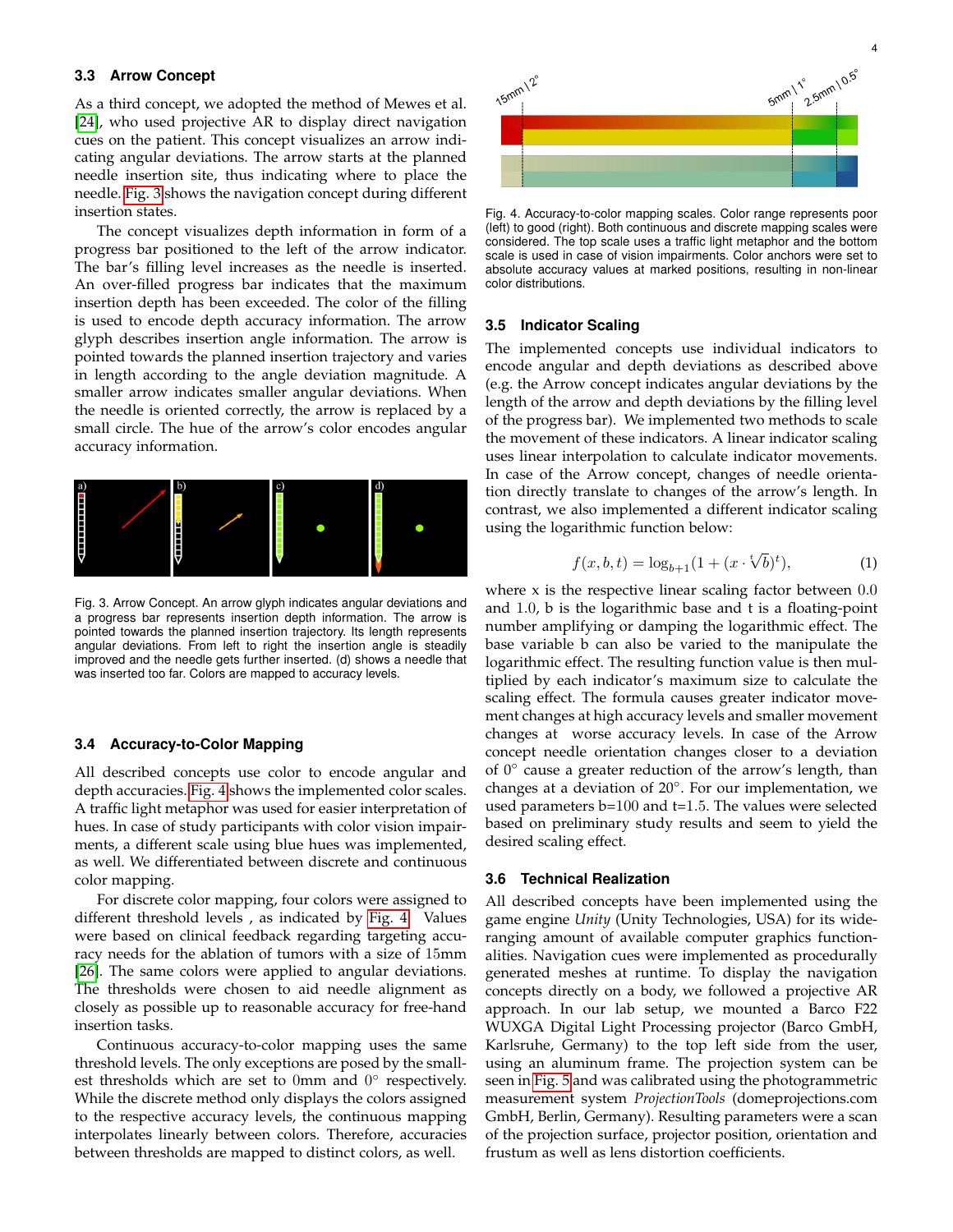

<span id="page-5-0"></span>Fig. 5. The technical setup. (a) and (b) show an overview of the projection system and materials for the user study. A phantom used as projection surface is positioned on a table. A switch used for interaction is positioned beside the phantom. The bottom left corner (from the camera) of the table defined the global world coordinate system and is indicated by optical markers. A projector (b - top) is mounted above the table and an optical tracking system is oriented towards the projection surface (b - right). (c) shows an insertion process guided by the Circle concept (see [Fig. 1\)](#page-3-0). The user holds a needle applicator with optical markers used for tracking.

The coordinates of the projection surface and the projector position were calculated in a mutual world coordinate system defined by an optical marker. To spatially and perspectively correctly project navigation aids, the rendering was shared with a middleware responsible for calculating undistorted projection images. We used an infrared-lightbased (IR) optical tracking system (fusionTrack 500, Atracsys LLC, Switzerland) to retrieve instrument position data. Calibration between projection and tracking systems was done using an optical IR marker with a known transform to the optical marker defining the world coordinate system. [Fig. 5](#page-5-0) shows the spatially correct projection of a navigation cue on a phantom as the final result of all calibration and calculation steps. We did not measure calibration accuracy data because this work only focused on visually supporting simulated needle insertions. Therefore, our purposes did not require clinical calibration accuracy at sub-millimeter level.

# **4 EVALUATION**

After the implementation of navigation visualizations, a user study was conducted. The study's goal was to compare the introduced concepts and to find an optimal set of parameters to improve navigation support. This section describes the selected independent and dependent variables, participant tasks, and the experimental procedure.

# **4.1 Tasks**

For each presented prototype, participants were asked to complete a needle insertion task. We simulated clinical procedures by using a phantom filled with candle gel covered by a sheet of paper to provide a haptic experience similar to skin. The participants were asked to insert a tracked needle into the candle gel while keeping a predefined insertion angle as accurately as possible. A predefined insertion depth had to be reached as closely as possible and participants were told not to over-insert the needle.

#### **4.2 Sample Design**

We recruited medical students for this study because our research objectives did not require the participants to have any specific clinical experience. However, a general medical background may help participants to mentally put the application into its context and understand the motivation behind the instructions (e.g. over-insertion is more critical than under-insertion). Twenty-five (25) medical students (14 female, 11 male) participated in the study. Participant age ranged from 21 years to 27 years old (median: 24 years) and participants were between their 2nd and 6th year of university. Three participants had some degree of deuteranopia.

#### **4.3 Independent Variables**

To compare the concepts and to investigate the effect of different parameters, a three-factor test was carried out. The three factors were defined by the independent variables *Concept*, *Color*, and *Scaling*. The variable *Concept* was defined as a factor with three levels consisting of the Circle, Crosshairs, and Arrow concepts (see [Sect. 3.1](#page-3-2) to [Sect. 3.3\)](#page-4-2). *Color* refers to the previously described accuracy-to-color mapping scales (see [Sect. 3.4\)](#page-4-3) and was defined as a factor with three levels. Besides the discrete and continuous scales, a monochromatic factor level was used to analyze the impact of disabling accuracy-to-color mapping by using a plain white color scale. The variable *Scaling* was defined as a factor with two levels and refers to the methods of linear and logarithmic indicator scaling (see [Sect. 3.5\)](#page-4-4).

## **4.4 Dependent Variables**

During each trial, we measured five dependent variables to compare the 18 prototypes resulting from all factor level combinations. Each of the three dimensions positioning, orientation and depth need to be regarded separately to correctly measure and interpret insertion accuracy. Since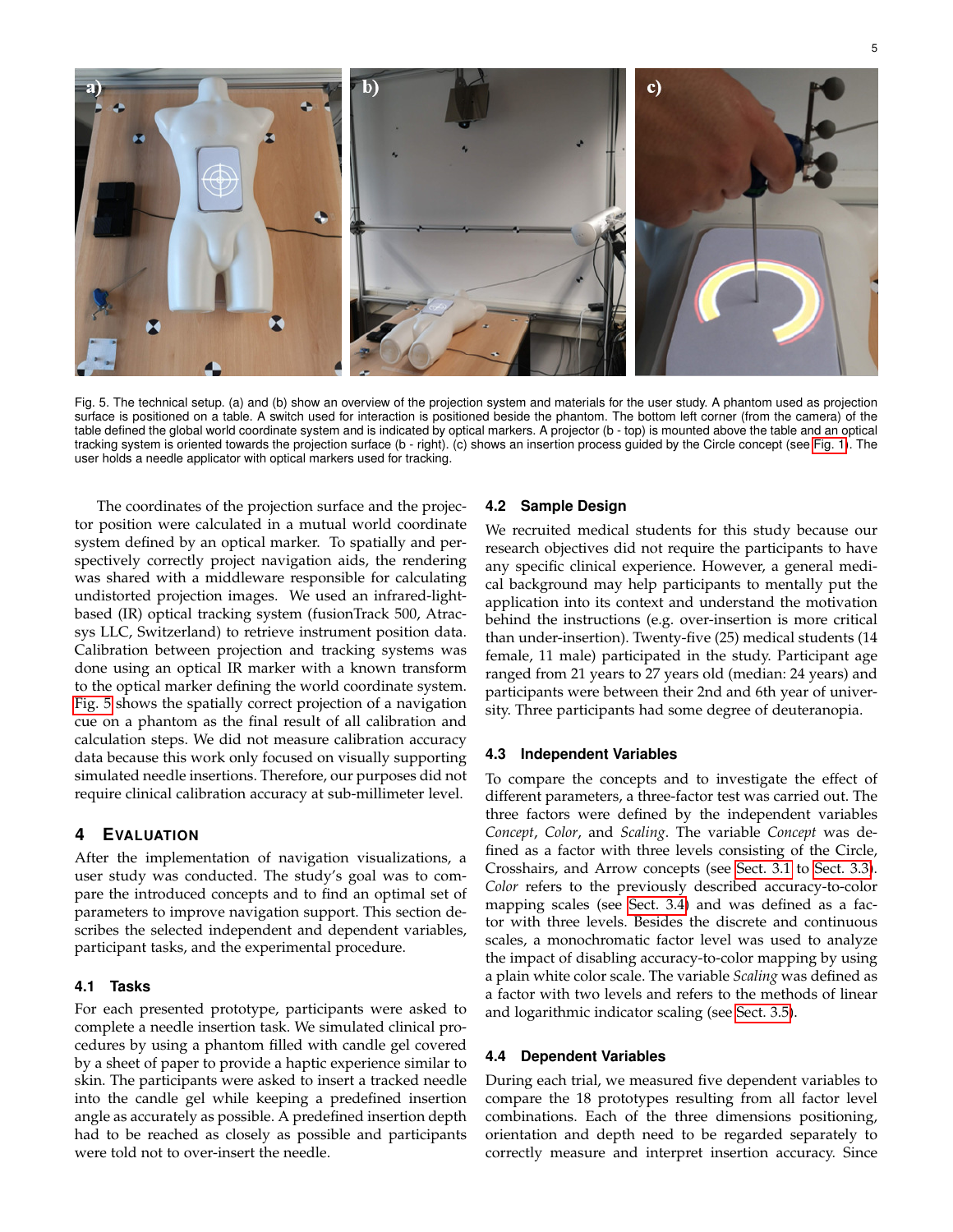positioning accuracy was already investigated by Mewes et al. [\[24\]](#page-11-16) and seems to be a problem related to system calibration and registration errors, we only focused on the dimensions orientation and depth accuracy. Angular and depth deviations were measured separately and did not interfere with one another. For the purpose of an individual evaluation, depth and angle navigation cues were calculated and visualized independently. We used optical tracking data to calculate virtual needle positions a representation of the physical object's positions and to calculate placement accuracy parameters.

During each trial, we measured insertion depth as the distance between the virtual needle tip and the insertion point. We subtracted the final measured insertion depth from the targeted insertion depth and interpreted the absolute value of the difference as an *absolute depth deviation*. To measure orientation accuracies, we repeatedly calculated the angle between the current needle trajectory and the trajectory of the pre-planned insertion path. After the first 10mm, a new angular deviation was calculated every 3.3mm along the insertion process. All data points were averaged at the end of each trial. The resulting *angular deviation* therefore describes the quality of needle orientation throughout the insertion process. Additionally, we measured the *task completion time* for each trial. Time measurement started when participants signalized their readiness by pressing a single-button switch near their standing position. Time measurement was stopped when participants pressed the button again. At that time, the final insertion depth was recorded. After the completion of each trial, participants were asked to rate perceived difficulty to find the correct angle and depth using the given navigation prototype. The dimensions *subjective difficulty angle* and *subjective difficulty depth* were rated separately on a 6-point Likert scale with verbal anchors "very easy", "easy", "slightly easy", "slightly difficult", "difficult" and "very difficult".

#### **4.5 Hypotheses and statistical analysis**

We applied five three-factorial Analyses of variance (ANOVA) to investigate the following two-sided alternative hypotheses:

**H1:** The *concept* factor has an effect on the five dependent variables: angular accuracy (H1.1), depth accuracy (H1.2), task completion time (H1.3), subjective rating of angle setting difficulty (H1.4), and subjective rating of depth setting difficulty (H1.5).

**H2:** The *color* factor has an effect on the five dependent variables (H2.1 - H2.5).

**H3:** The *scaling* factor has an effect on the five dependent variables (H3.1 - H3.5)

#### **4.6 Experimental Procedure**

At the start of each experiment, participant data (i.e. age, gender, year of university, color vision impairments) was recorded and participants were instructed about the experimental procedure. Participants' answer regarding color vision impairments determined which color scale was used (see [Fig. 4\)](#page-4-1). Afterwards, each participant performed 18 needle insertion tasks. The order of tested prototypes was partially randomized: Prototypes were grouped by the concept factor levels, resulting in three clusters of six prototypes each. The order of clusters was randomized first. The prototypes were then ordered randomly within their cluster.

Before a new concept was introduced, a training phase was conducted where participants could train the insertion task with a randomly selected prototype out of the current cluster and were instructed about the accuracy indicators and accuracy-to-color mapping scales. When participants felt confident with the concept, the six cluster trials began one after another. To begin each trial, participants had to press the aforementioned switch positioned between them and the phantom. Because we did not measure positioning accuracies, participants could freely select a new insertion point on the phantom surface. Projected navigation concepts were moved to the selected insertion points accordingly. Participants then performed the insertion task. Target insertion angle and depth were generated randomly before each trial. Insertion depths could range between 70mm and 90mm. Insertion angles were selected between  $0^{\circ}$  and  $30^{\circ}$ at a randomized direction around the axis perpendicular to the insertion site. After each insertion, participants were asked for their subjective ratings on perceived task difficulty regarding the correct adjustment of angle and depth.

# **5 RESULTS**

Three-way ANOVAs were conducted for all dependent variables to investigate the three factors' effects. All statistically significant effects are summarized in [Table 1.](#page-7-0) Statistical parameters for non-significant effects are reported in Supplementary Table 1. A full overview of the data is provided in Supplementary Table 2.

#### **5.1 Data Exclusion**

One participant's data were excluded due to language comprehension issues and resulting performance issues. A technical error occurred with discrete accuracy-to-color mapping: Over-insertion was not color coded in any trials with these implementations. The error was not noticed until after the end of the study. All trials with discrete accuracyto-color mapping were excluded from the analysis for depth accuracy, task completion time, and subjectively perceived difficulty of depth setting.

#### **5.2 Interpretation of Results**

This section discusses and attempts to interpret the statistical results that were found for each visualization factor.

#### *5.2.1 Visualization Concept*

Results for the Concept factor are summarized in [Fig. 7.](#page-8-0) Main effects across all dependent variables indicate a consistent ranking between the visualization concepts. The Crosshairs concept performed best in all variables. The Circle concept also performed better than the Arrow concept in all dimensions but in absolute depth accuracy. For this indicator, the Circle concept performed significantly worse than both other concepts. The two-way interaction between the Concept factor and the Scaling factor may offer a potential explanation for this. [Fig. 6](#page-7-1) shows that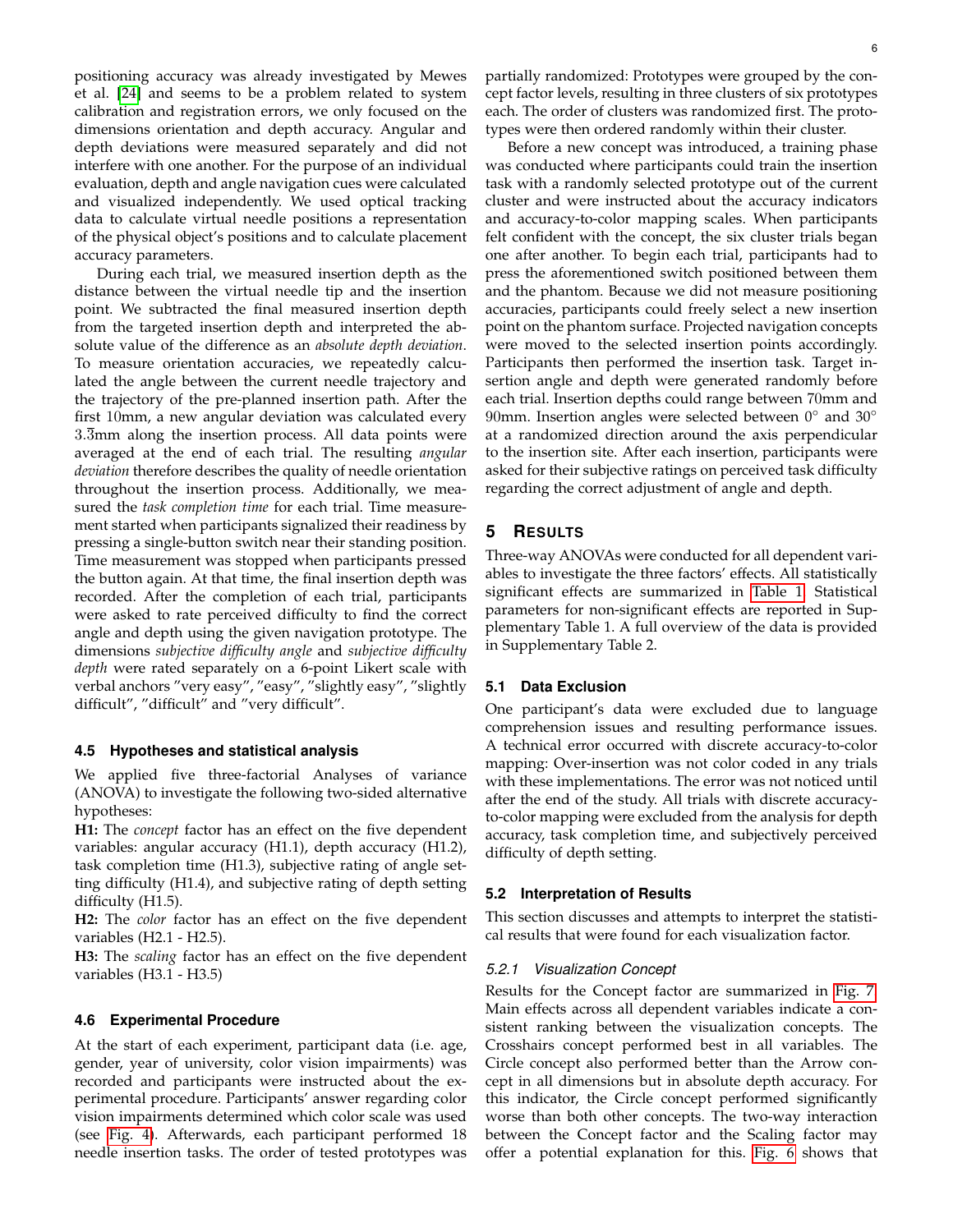TABLE 1 Summary of the ANOVA results (statistically significant effects only)

<span id="page-7-0"></span>

| Variable / Effect type      | Factor (Hypothesis)   | df             | F      | p       | $n^2$ | Effect        | Figure    |
|-----------------------------|-----------------------|----------------|--------|---------|-------|---------------|-----------|
| Angular deviation           |                       |                |        |         |       |               |           |
| Main effect                 | Concept (H1.1)        | 2              | 6.78   | 0.001   | 0.031 | Small effect  | Figure 7a |
| Absolute depth deviation    |                       |                |        |         |       |               |           |
| Main effects                | Concept (H1.2)        | 2              | 11.37  | < 0.001 | 0.053 | Small effect  | Figure 7b |
|                             | Scaling (H3.2)        |                | 106.75 | < 0.001 | 0.248 | Large effect  | Figure 9b |
| Two-way interaction effect  | Concept * Scaling (-) | 2              | 5.19   | 0.006   | 0.024 | Small effect  | Figure 6  |
| <b>Task completion time</b> |                       |                |        |         |       |               |           |
| Main effects                | Concept (H1.3)        | 2              | 4.64   | 0.011   | 0.030 | Small effect  | Figure 7c |
|                             | Scaling (H3.3)        |                | 17.56  | < 0.001 | 0.058 | Small effect  | Figure 9c |
| Subjective difficulty angle |                       |                |        |         |       |               |           |
| Main effects                | Concept (H1.4)        | 2              | 8.38   | < 0.001 | 0.037 | Small effect  | Figure 7d |
|                             | Color (H2.4)          | $\overline{2}$ | 3.97   | 0.020   | 0.017 | Small effect  | Figure 8c |
|                             | Scaling (H3.4)        |                | 9.25   | 0.003   | 0.020 | Small effect  | Figure 9d |
| Subjective difficulty depth |                       |                |        |         |       |               |           |
| Main effects                | Concept (H1.5)        | 2              | 3.28   | 0.039   | 0.021 | Small effect  | Figure 7e |
|                             | Scaling (H3.5)        |                | 24.20  | < 0.001 | 0.078 | Medium effect | Figure 9e |

the Circle concept implementations with linear indicator scaling performed worst. Reviewing the raw data reveals that this poor performance is particularly eminent for Mono color implementations. This may be because, in the Circle concept, depth information converges at the injection site which may be occluded or subject to projection shadows. Furthermore, the information bearing area shrinks as the needle approaches the target depth, i.e. the more accurately the needle is placed, the smaller the area in which information is communicated. This is true for all implementations of the Circle concept and may have contributed to the concept's bad performance regarding depth accuracy.

The Arrow concept performed worst in all variables but the absolute depth deviation. Compared to the other two concepts, the Arrow concept has the disadvantage that angular information and depth information are located separately. The user has to shift visual attention between two locations to receive all relevant information. This may have led to the concept's poor performance across variables.

#### *5.2.2 Accuracy-to-Color Mapping*

Results for the Color factor are summarized in [Fig. 8.](#page-8-1) No significant effects on objective performance indicators (i.e. accuracy or task completion time) were found. Yet, participants perceived the correct angular orientation of the needle to be easier with color information than without and easier for continuous color mapping than for discrete color mapping. Further research is required for this factor as a considerable part of data had to be excluded from the analysis.

#### *5.2.3 Indicator Scaling*

Results for the Scaling factor are summarized in [Fig. 9.](#page-9-0) Indicator scaling had a strong impact on insertion depth accuracy. Implementations with logarithmic indicator scaling performed better than those with linear indicator scaling. This may be attributed to the fact that a higher resolution of information is provided as the needle approaches the target insertion depth. However, no equivalent effect was found for angular accuracy.

The interaction effect [\(Fig. 6\)](#page-7-1) suggests that linear scaling in particular performed better in the Crosshairs concepts

than in the other concepts with regards to depth accuracy. One potential reason for this effect may be that, while the radius of the colored-in area increases linearly, the surface area itself grows more than linearly in these concept implementations. If some participants perceived the surface area of the circle as the accuracy indicator, this may have caused the results of the two scaling implementations to be closer in the Crosshairs concept than in the other concepts. However, this interpretation of the interaction effect is somewhat speculative and requires more research.

Task completion time was longer and participants perceived needle orientation and insertion depth setting to be more difficult using logarithmic scaling implementations than linear scaling implementations. This may also be attributed to the higher resolution of information at small inaccuracies. People may perceive their angular or depth error to be larger than it is. They may then spend more effort (and time) to correct their perceived mistake. They may also experience some frustration over not achieving the same level of accuracy feedback as they achieved with the linear scaling implementations. The increased effort and potential frustration may have led to the higher perceived difficulty.



<span id="page-7-1"></span>Fig. 6. Two-way interaction effect on absolute depth deviation. (Error bars represent standard error.)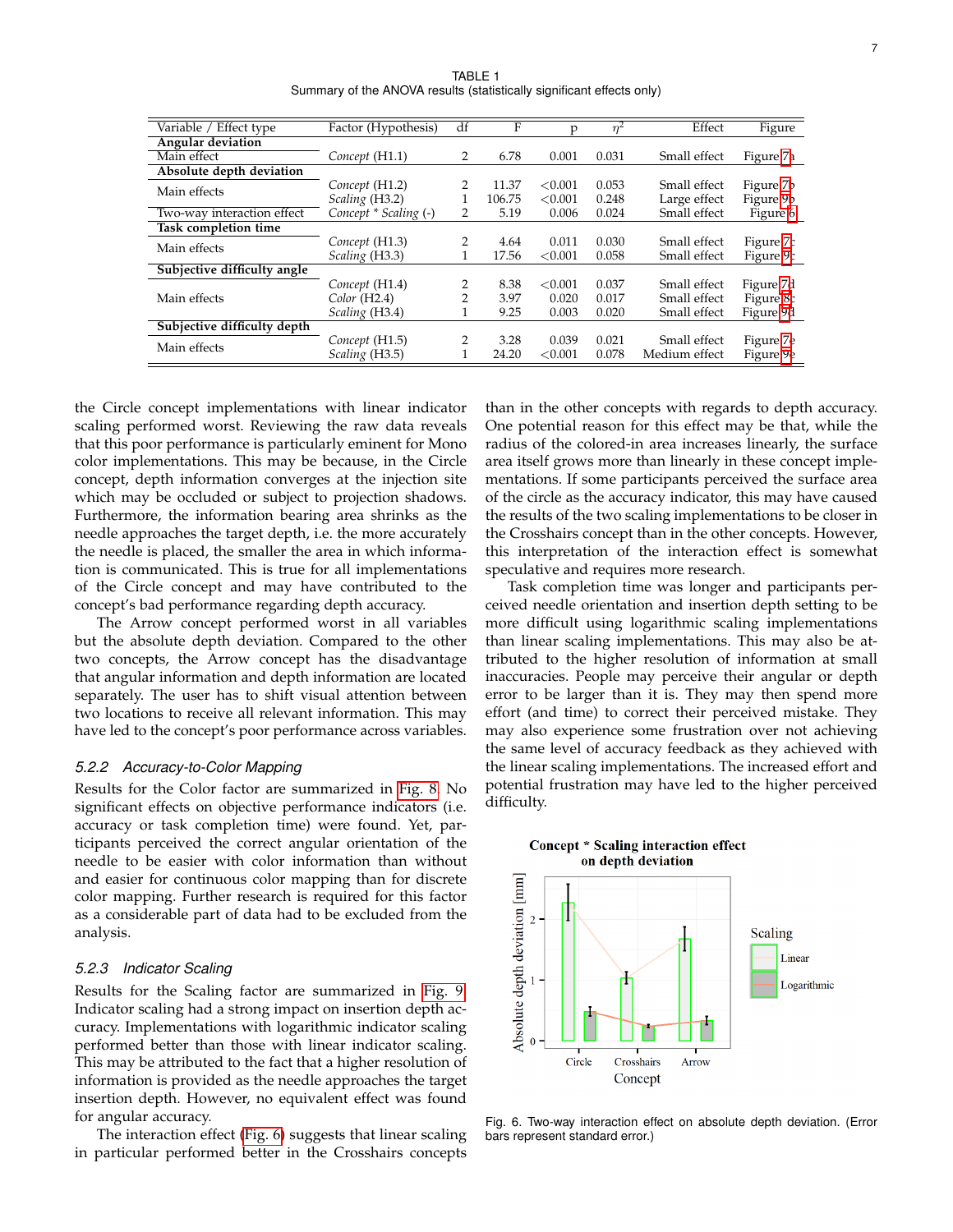

<span id="page-8-0"></span>Fig. 7. Main effects of the *Concept* factor on: a) angular deviation, b) absolute depth deviation, c) task completion time, d) subjective difficulty angle, and e) subjective difficulty depth. (Error bars represent standard error.)



<span id="page-8-1"></span>Fig. 8. Main effects of the *Color* factor on: a) angular deviation, b) absolute depth deviation, and c) subjective difficulty angle. (Error bars represent standard error.)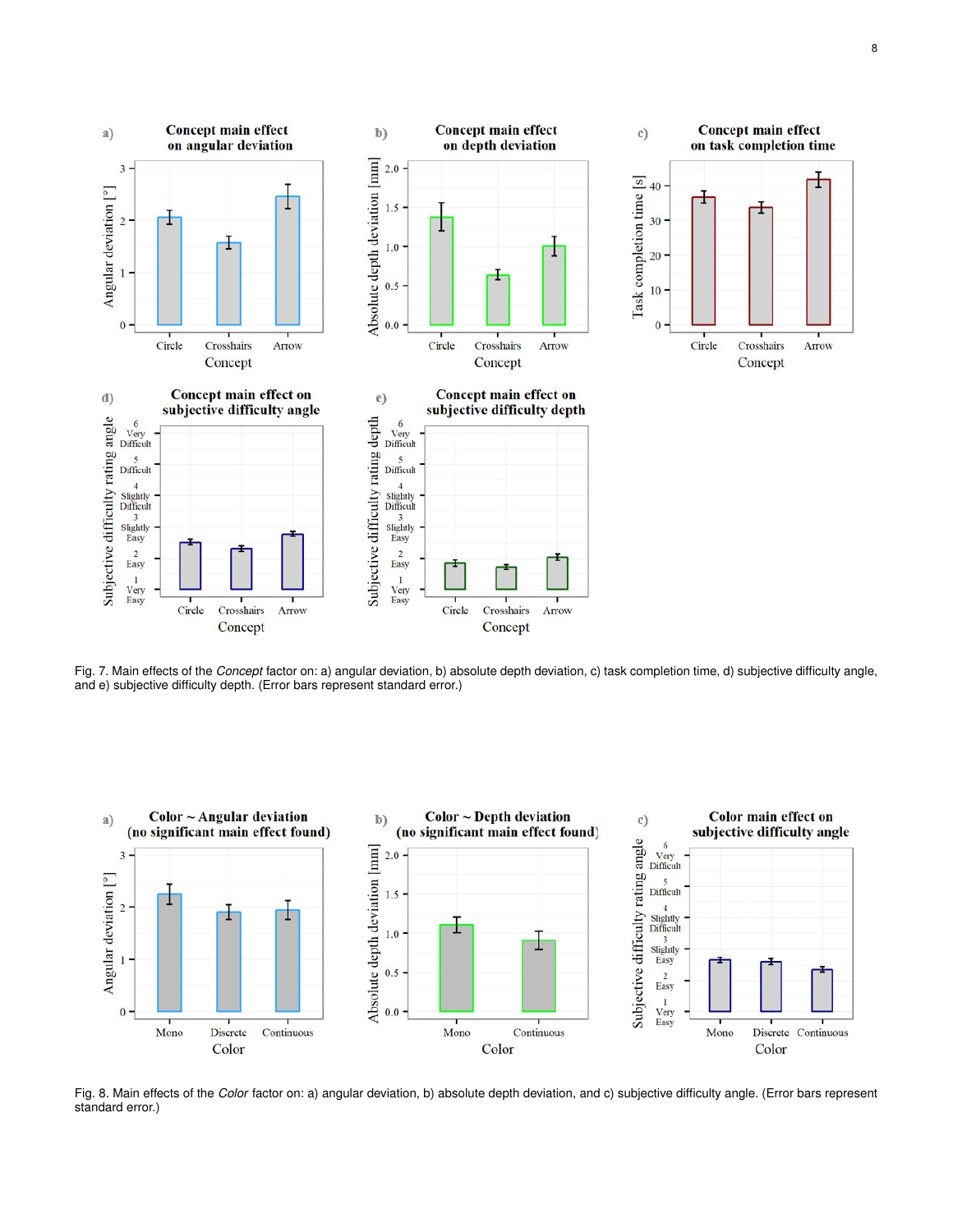9



<span id="page-9-0"></span>Fig. 9. Main effects of the *Scaling* factor on: a) angular deviation, b) absolute depth deviation, c) task completion time, d) subjective difficulty angle, and e) subjective difficulty depth. (Error bars represent standard error.)

# **6 DISCUSSION**

Clear results point towards the conclusion that the Crosshairs concept is superior for both the orientation and the insertion-to-target-depth aspects of the task. While this is consistent across objective and subjective performance indicators, it only allows for drawing conclusions about the overall concepts. We cannot rule out the possibility that the concepts' single dimensions (i.e. angle *or* depth visualization) might have ranked differently. However, this study investigated concepts for a medical application in which angular and depth information are required in an integrated form. Thus, we believe that testing the integrated concepts yielded the most meaningful results. For a better understanding of visualization concepts' effects, more research would be beneficial. Besides different navigation indicator combinations, the evaluation of other visualization concepts would be useful, as well. See-through vision and access path visualizations were excluded from this study but may be advantageous approaches that require separate research activities.

The examination of different indicator scaling methods showed the clearest results in our study. Logarithmic indicator scaling proved to be advantageous over a linear scaling method for the depth indicator. However, prototypes using this technique were more time-consuming and perceived as more difficult. For this study, we preset the curve-varying parameters b and t (see [Equation 1\)](#page-4-5). Further research regarding the effect of different parameters may be beneficial to find an indicator scaling method that is a compromise between accuracy on the one hand and subjective difficulty / task completion time on the other hand.

Regarding accuracy-to-color mapping, no clear conclusions can be made. Because a considerably large amount of data had to be excluded from the analysis regarding this variable, a conclusive comparing study investigating the differences of discrete and continuous color schemes for needle insertion tasks is yet to be conducted. Besides, we could not show that using color is advantageous over using monochromatic visualizations. This may be because changing the size of navigation indicators alone conveyed enough information to correctly align and insert the needle. Thus, indicating angular or depth accuracy via color coding may not have provided enough supplementary information to result in significant differences. The color schemes and accuracy thresholds used for color mapping in this study may have contributed to this.

One disadvantage of using projective AR is the occlusion of information by shadows. This problem may have influenced the use of our navigation prototypes when the participants' hands or the tracked needle instrument itself shadowed the projection site, partly occluding the displayed navigation visualizations. Shadows may have influenced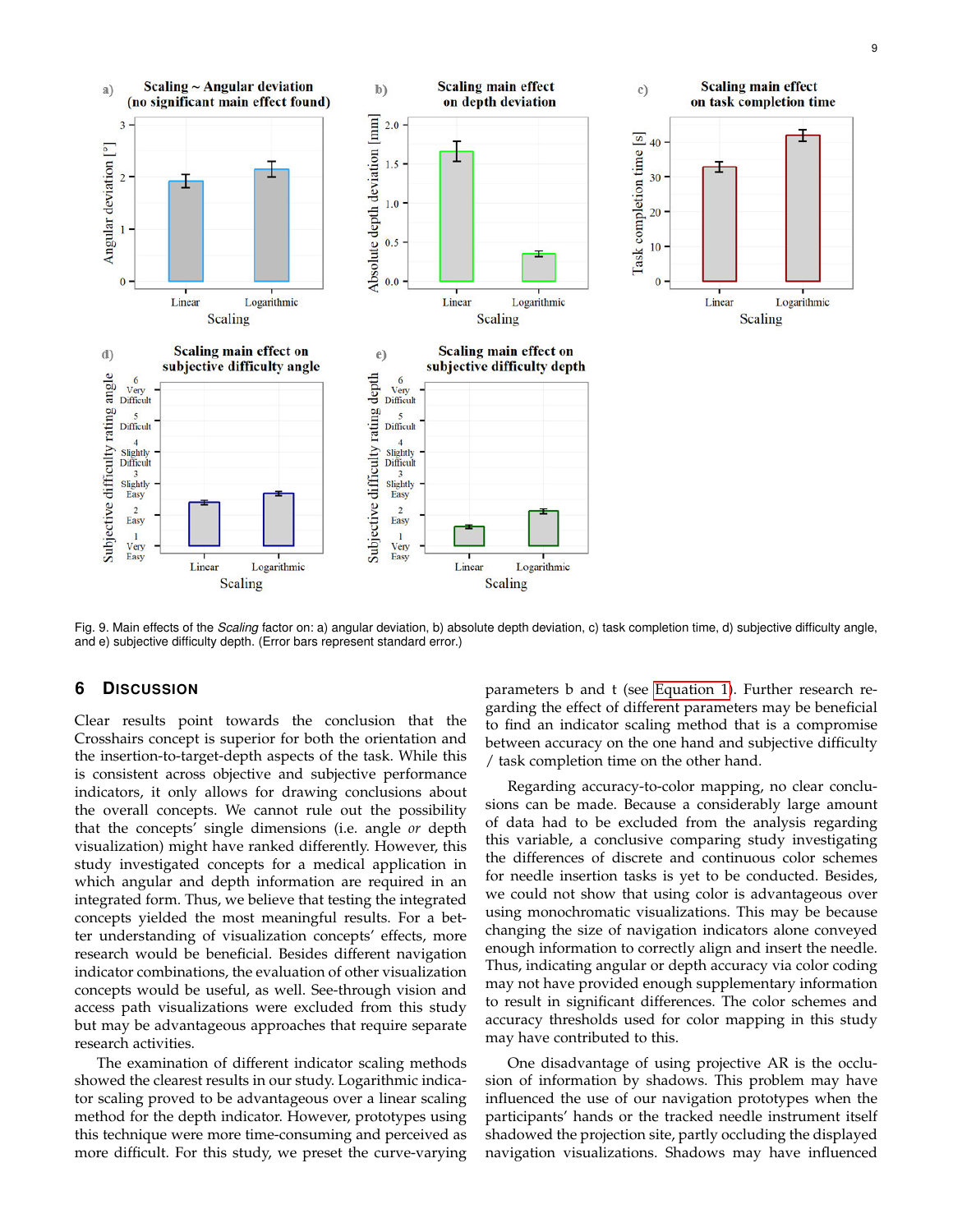the use of each concept differently. However, we did not evaluate this potential issue. Further research regarding the impact and implications caused by shadows may be an interesting research objective of future experiments. Other display modalities are not affected by this problem. We chose a projection approach because of promising prior research results. However, recent advances in different modalities might prove to be advantageous. For example, optical seethrough HMD approaches have recently been investigated for needle insertion tasks, as well [\[11\]](#page-11-3), [\[14\]](#page-11-6). Research regarding the appropriate choice of display modalities therefore seems to be of great interest. Furthermore, solely focusing visual feedback might not be the ideal approach. Some state of the art approaches suggest fusing visual feedback with auditory support [\[15\]](#page-11-7). More research on this topic may help to further improve navigation support.

We only investigated the needle placement accuracy dimensions orientation and insertion depth. Positioning accuracy at the entry point was not regarded but might be a topic worthy of further exploration. The entry point defines the angle and depth required for a precise needle insertion to a specific target and may determine if a safe insertion path is feasible at all. It may be possible to compensate for positioning deviations with angular and depth adjustments, but risk structures might occlude a clear access path. Mewes et al. compared two different entry point visualizations but could not show statistically significant differences [\[24\]](#page-11-16). Further research on this topic may improve the understanding of entry point visualization concepts.

We neglected the potential effects of moving target positions due to respiration. Some procedures are conducted under respiratory arrest or on organs only marginally affected by respiratory movement (e.g. the spine or skull). However, organ shift due to respiration is a major issue for various procedures and thus may limit our results applicability if it does not get considered. Moreover, target and needle deformation are additional factors influencing final positioning accuracy. To overcome these issues, various methods and models for respiratory movement [\[27\]](#page-11-19) as well as organ and instrument deformation estimation [\[28\]](#page-11-20) have been developed. Such information can be used to adjust displayed navigation information. Additionally, we focused on free-hand insertion tasks only. Other needlebased interventions are carried out semi-automatically or fully automatically using robotics. This paper's evaluated methods may contribute to these procedures, as well. If a human operator is in control of the robot, navigation support is still required. Additionally, projective AR may contribute valuable feedback of the current insertion state to observers [\[29\]](#page-11-21).

Generally, the relative, comparative results in this study were the main focus of research. Absolute accuracy values convey very little information regarding clinical aptitude of the tested concepts because this is determined by absolute accuracy of the final needle position. This, in turn, is determined by three factors: Insertion point placement, needle orientation and insertion depth. Moreover, we did not focus on system calibration for high technical (i.e. tracking and projection) accuracy which may add bias regarding absolute needle position accuracy. Thus, clinical aptitude of an integrated prototype should be evaluated in a separate study.

# **7 CONCLUSION**

This work investigated the performance of various projective AR navigation visualization concepts and implementations in a simulated medical needle insertion task. The implementations differed in visualization concept, navigation indicator scaling, and accuracy-to-color mapping approaches. Performance was determined by objective parameters (accuracy and task completion time) and users' subjective perception of task difficulty.

The evaluation study yielded meaningful results regarding the visualization concepts and indicator scaling which can be translated into clear design recommendations. Thus, our results contribute to the future design of projective AR support in needle navigation tasks. We furthermore identified a range of open research questions which we believe should be addressed to further advance the field of projective AR support in medical and potentially a broader field of practical applications.

We believe that a meaningful follow-up of this work will be the implementation of an integrated prototype, following the insights from this study and including technical and needle placement accuracy. This prototype could then be tested to evaluate if overall needle insertion accuracy with the resulting projective AR navigation support can achieve better results than current solutions.

# **ACKNOWLEDGMENTS**

This project was funded by the DFG (HA 7819/1-1 and LA 3855/1-1) and the European Regional Development Fund under the operation number ZS/2016/04/78123 as part of the initiative "Sachsen-Anhalt WISSENSCHAFT Schwerpunkte".

# **REFERENCES**

- <span id="page-10-0"></span>[1] J. F. Buell, M. T. Thomas, S. Rudich, M. Marvin, R. Nagubandi, K. V. Ravindra, G. Brock, and K. M. McMasters, "Experience with more than 500 minimally invasive hepatic procedures," *Ann Surg*, vol. 248, no. 3, pp. 475–486, Sep 2008.
- <span id="page-10-1"></span>[2] P. Schullian, G. Widmann, T. B. Lang, M. Knoflach, and R. Bale, "Accuracy and diagnostic yield of CT-guided stereotactic liver biopsy of primary and secondary liver tumors," *Comput Aided Surg*, vol. 16, no. 4, pp. 181–187, 2011.
- <span id="page-10-2"></span>[3] F. Fischbach, J. Bunke, M. Thormann, G. Gaffke, K. Jungnickel, J. Smink, and J. Ricke, "MR-guided freehand biopsy of liver lesions with fast continuous imaging using a 1.0-T open MRI scanner: experience in 50 patients," *Cardiovasc Intervent Radiol*, vol. 34, no. 1, pp. 188–192, Feb 2011.
- <span id="page-10-3"></span>[4] J. Engstrand, G. Toporek, P. Harbut, E. Jonas, H. Nilsson, and J. Freedman, "Stereotactic CT-Guided Percutaneous Microwave Ablation of Liver Tumors With the Use of High-Frequency Jet Ventilation: An Accuracy and Procedural Safety Study," *AJR Am J Roentgenol*, vol. 208, no. 1, pp. 193–200, Jan 2017.
- <span id="page-10-4"></span>[5] R. F. Grasso, E. Faiella, G. Luppi, E. Schena, F. Giurazza, R. Del Vescovo, F. DAgostino, R. L. Cazzato, and B. B. Zobel, "Percutaneous lung biopsy: comparison between an augmented reality ct navigation system and standard ct-guided technique," *Int J Comput Assist Radiol Surg*, vol. 8, no. 5, pp. 837–848, 2013.
- <span id="page-10-5"></span>[6] T. Oliveira-Santos, B. Klaeser, T. Weitzel, T. Krause, L. P. Nolte, M. Peterhans, and S. Weber, "A navigation system for percutaneous needle interventions based on  $\text{PET}/\text{CT}$  images: design, workflow and error analysis of soft tissue and bone punctures, *Comput Aided Surg*, vol. 16, no. 5, pp. 203–219, 2011.
- <span id="page-10-6"></span>[7] D. Manzey, S. Rottger, J. E. Bahner-Heyne, D. Schulze-Kissing, A. Dietz, J. Meixensberger, and G. Strauss, "Image-guided navigation: the surgeon's perspective on performance consequences and human factors issues," *Int J Med Robot*, vol. 5, no. 3, pp. 297–308, 2009.